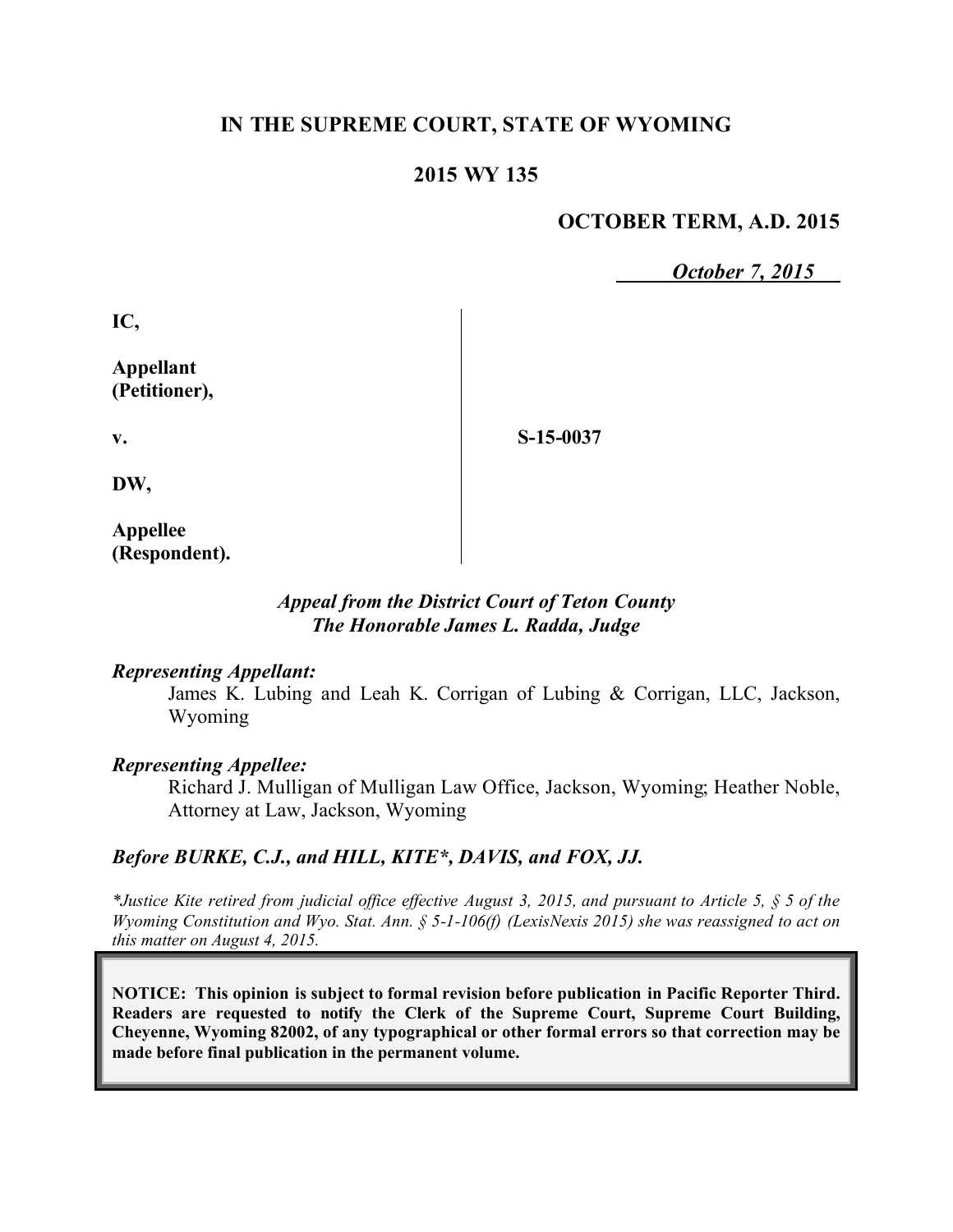### **DAVIS**, Justice.

[¶1] Appellant Father challenges a decree awarding Mother primary physical custody of their son in a paternity case. He contends that the district court abused its discretion in several ways by determining custody as it did. Father also complains that the visitation schedule is not sufficiently detailed. We affirm the district court's award of primary physical custody to Mother, but remand for further proceedings so that the district court can enter a decree that provides additional detail with regard to visitation.

#### **ISSUES**

[¶2] 1. Is the district court's *Decree Establishing Custody, Visitation, Child Support & Name Chang*e, which awarded primary physical custody to Mother, an abuse of discretion that does not serve the child's best interests?

2. Does the decree fail to set forth a visitation plan in sufficient detail to promote understanding and compliance, in violation of Wyo. Stat. Ann. § 20-2-202(a)(i) (LexisNexis 2015)?

### **FACTS**

[¶3] In February of 2013, the parties had a sexual encounter in Portland, Oregon. Mother was attending college there, and Father was visiting from Washington, where he also attended college. Mother became pregnant as a result of the encounter. Thereafter, the parties attempted unsuccessfully to develop a romantic relationship while both were still living in the Pacific Northwest. However, that effort did not work out, and their relationship became acrimonious. Mother returned to her hometown of Jackson, Wyoming in July 2013, while Father remained in Washington. Their child was born in Jackson in 2013.

[¶4] This case began just before the child was born, when Father filed a petition to establish paternity, custody and support, along with a myriad of related pleadings. After the birth, Father filed additional pleadings raising issues culminating in a trial before the district court<sup>1</sup> on July 22-23, 2014, concerning, *inter alia*, custody and visitation.

[¶5] The court heard testimony from Father, Mother, family members, friends and Father's two experts, a clinical neuropsychologist and a pediatrician. It then entered a 21-page *Decree Establishing Custody, Visitation, Child Support & Name Chang*e. The court made detailed and extensive findings of fact and conclusions of law, granted the

 $1$  The matter was assigned to a circuit court judge for the Ninth Judicial District, who sat as a district judge as permitted by Wyo. Stat. Ann. § 5-3-112 (LexisNexis 2015).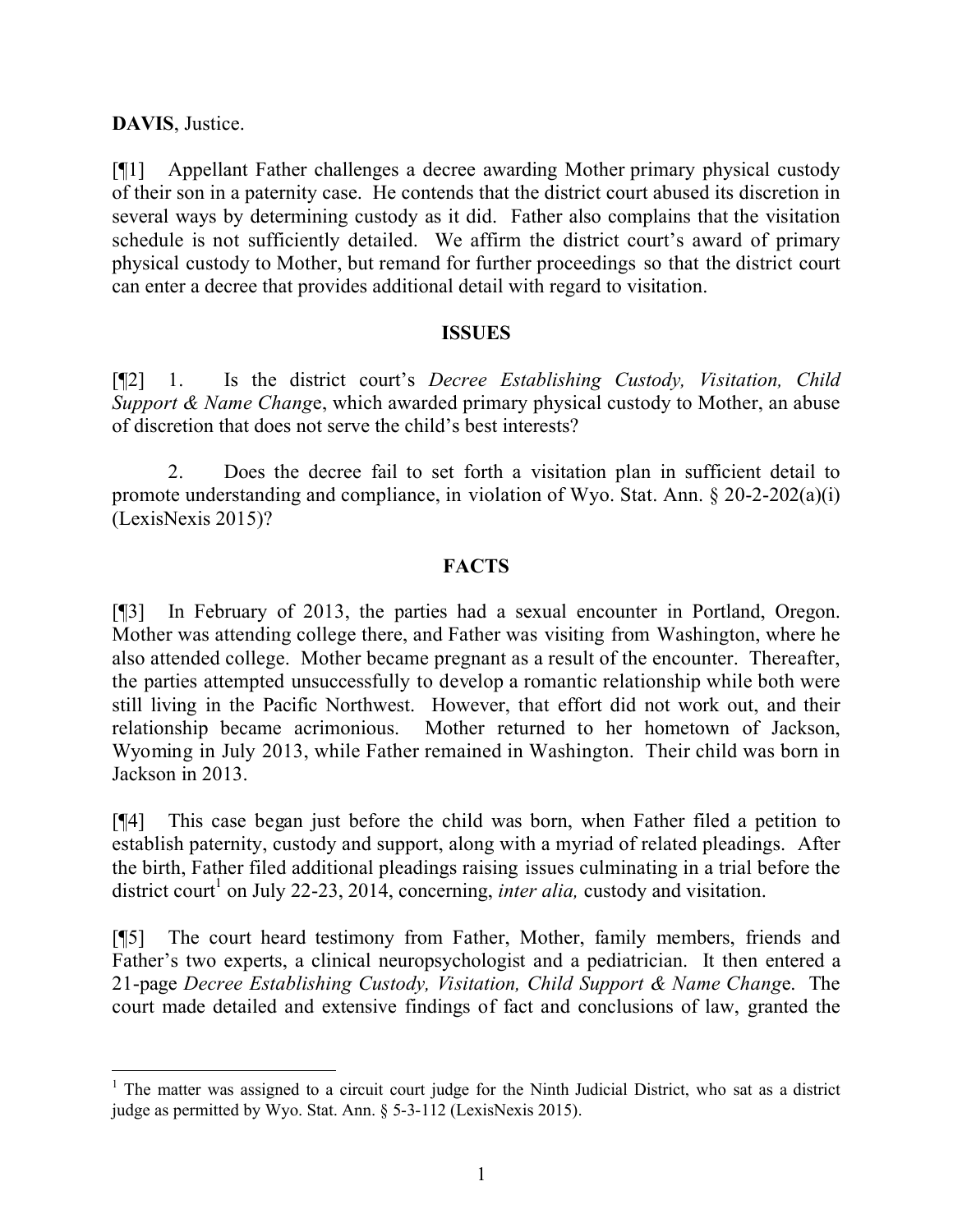parties joint legal custody, and awarded primary physical custody to Mother. Father was awarded visitation as more fully discussed below.

[¶6] Father timely perfected this appeal.

## **STANDARD OF REVIEW**

[¶7] Decisions that involve custody, visitation and child support are committed to the sound discretion of the district court. *Wright v. Wright*, 2015 WY 37, ¶ 16, 344 P.3d 267, 272 (Wyo. 2015). We have explained:

> It has been our consistent principle that in custody matters, the welfare and needs of the children are to be given paramount consideration. The determination of the best interests of the child is a question for the trier of fact. We do not overturn the decision of the trial court unless we are persuaded of an abuse of discretion or the presence of a violation of some legal principle.

> A court does not abuse its discretion unless it acts in a manner which exceeds the bounds of reason under the circumstances. Our review entails evaluation of the sufficiency of the evidence to support the district court's decision, and we afford the prevailing party every favorable inference while omitting any consideration of evidence presented by the unsuccessful party. Findings of fact not supported by the evidence, contrary to the evidence, or against the great weight of the evidence cannot be sustained. Similarly, an abuse of discretion is present when a material factor deserving significant weight is ignored.

*Stevens v. Stevens*, 2014 WY 23, ¶ 8, 318 P.3d 802, 805-06 (Wyo. 2014) (citations and internal quotation marks omitted).

### **DISCUSSION**

### *Primary Physical Custody Determination*

[¶8] Father asserts that the district court abused its discretion in awarding Mother primary physical custody by (1) consistently making findings of fact that were unsupported by and contrary to the evidence presented; (2) arriving at conclusions of law that were contrary to the best interests of the child and a misapplication of the factors set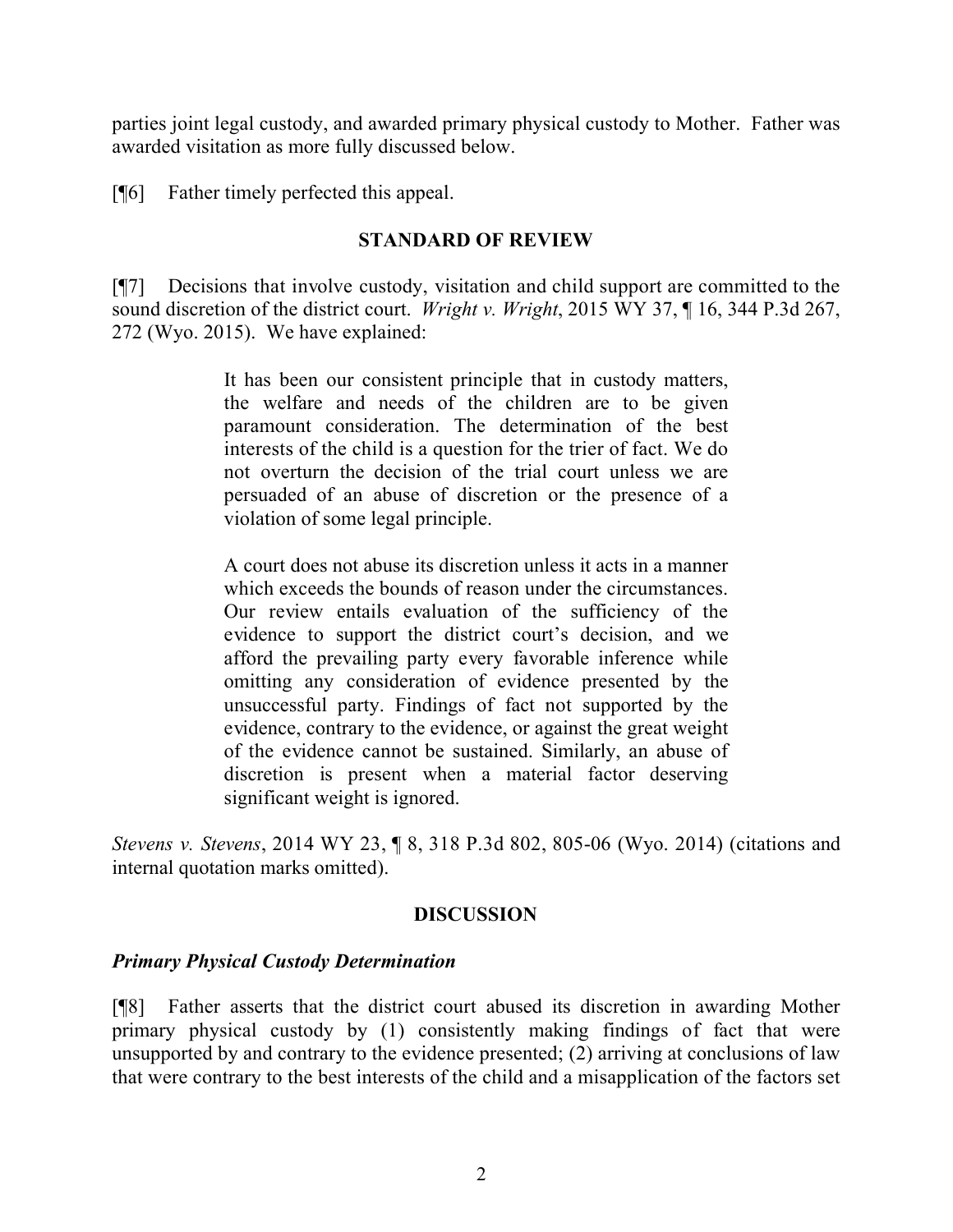forth in Wyo. Stat. Ann. § 20-2-201(a); and (3) expressing clear gender bias in favor of Mother. A solicitous review of the record and decree belies his claims.

[¶9] With respect to Father's first argument, he selects certain findings of fact and contends that they are not supported by the evidence. When these findings are compared to the record and read in context, we do not find them to be unsupported.

- The parties disagreed about the length of visitation which would be in the best interest of a very young child like RW. Mother successfully sought to limit visitation to four-hour blocks because the child is so young and is nursing, while Father sought longer periods. Father contends that there is really no evidence supporting Finding No. 7 that "[e]ven 4-hour blocks of visitation have negatively affected the child's sleeping schedule." Mother, who personally observed this circumstance, testified to that effect. While Father's experts opined that generally more than four hours may not disrupt a child's sleep habits, those experts did not have the benefit of observing or even meeting the child. There was also additional evidence that provides context and support for this finding, such as that concerning the child's feeding habits. In the face of this conflict, the district court simply found Mother's testimony, which was based on actual experience, more credible. We are not at liberty to disregard it on appeal.
- Father argued for a shared parenting arrangement. Finding No. 9 states: "Because" the father visits the child only once per month, mother believes that a shared parenting relationship with the child is unrealistic." Father argues that this finding omits his own beliefs, which is true, so far as it goes. However, his own testimony confirms Mother's feelings, which are reflected, *inter alia*, in Finding No. 17 (with which he does not take issue in this appeal): "Given the distance between Seattle, Washington and Jackson, Wyoming, father's employment limits his ability to visit his child to one visit per month. The father admitted the accuracy [of a trial exhibit], which shows that through June, 2014 the child has spent approximately 2.2% of his time with his father and 97.8% of his time with his mother." Even one of Father's own experts could not explain how shared parenting would work due to the geographic barrier between the parties.
- Father also takes issue with Finding No. 23, arguing that it was taken out of context from the testimony. That finding deals with one of Father's experts: "Dr. Anderson [the neuropsychologist] testified that she is not aware of anything in this case that detracts from her general opinions. She also acknowledged that more visitation by the father is limited by the father's limited travel to Jackson, Wyoming." That finding is entirely consistent with Dr. Anderson's testimony, wherein she opined that longer visits would be preferable, but acknowledged that she understood that Father's visitation was "somewhat" regulated by the amount of time that he is willing to travel to and stay in Jackson, Wyoming.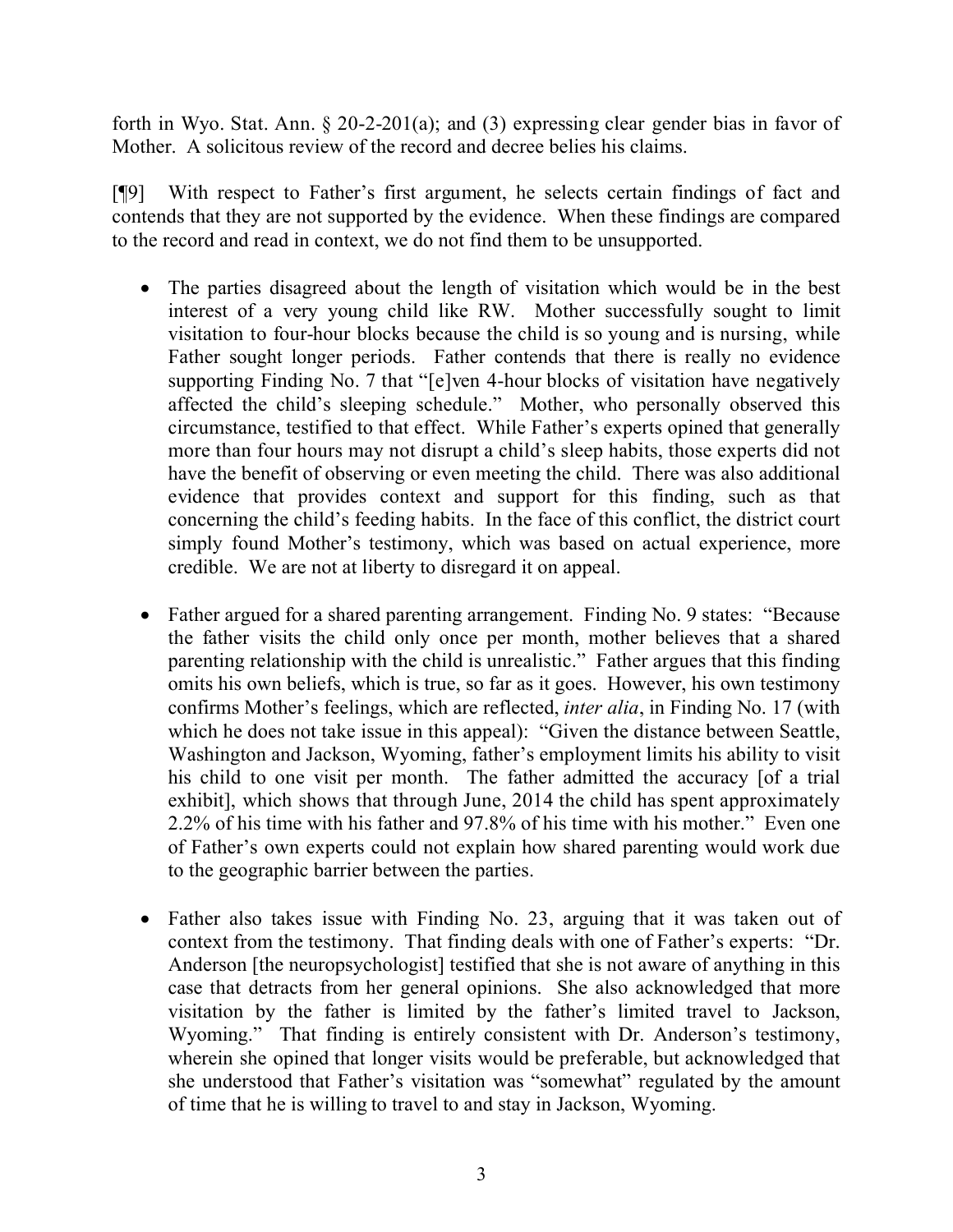In Finding No. 25 of the decree, the district court found that Dr. Anderson stated "that it would not benefit a child to remove the child from his primary attachment and place him in a situation where [the] child no longer regularly saw his primary caregiver" and that she acknowledged "that she knows of no circumstances in this case that warrant changing custody from the mother to the father." Father complains that Dr. Anderson actually stated it would not benefit the child to *abruptly* remove him from his primary attachment. After reading all of Dr. Anderson's testimony, we are not persuaded. Indeed, when cross-examined, Dr. Anderson conceded that under the circumstances, with the parties having never been married and having had only a very brief relationship and living so far apart, attempting to transition the child away from his primary caregiver over time with both parents in the new environment would not be very practical. Furthermore, as to the latter portion of the finding, Father delves into the semantics of the district court's use of the term "warrant." But we believe such an argument is without merit, as Dr. Anderson's testimony is clear:

> Q. And you are not aware, are you, of any circumstances in this case that would *require* that this child be removed from his primary secure attachment?

A. That's correct.

(Emphasis added.) Although "warrant" may have a slightly different meaning than "require", the record supports the finding.

• Finally, Father asserts that Finding No. 27 misconstrues the testimony of his other expert, Dr. Neuman, the pediatrician. This finding explains the expert's general testimony concerning custodial and non-custodial parents and the possibility of "stranger anxiety" that can be caused by encounters with the non-custodial parent. The finding also says that "Dr. Neuman therefore advocated that the father spend more time with the child to ease the effects of stranger anxiety." When Finding No. 27 is compared to Dr. Neuman's testimony, we are unable to discern any misconstruction of that testimony.

[¶10] We have studied the record, and contrary to Father's contention, the district court's findings of fact (numbering 33 in all) are plainly supported by the evidence.

[¶11] We now turn to Father's next argument that the district court made conclusions of law that were contrary to the best interests of the child or relied on a misapplication of the factors set forth in Wyo. Stat. Ann. § 20-2-201(a). This Court has consistently said that we do not reweigh evidence; rather, we view the facts in the light most favorable to the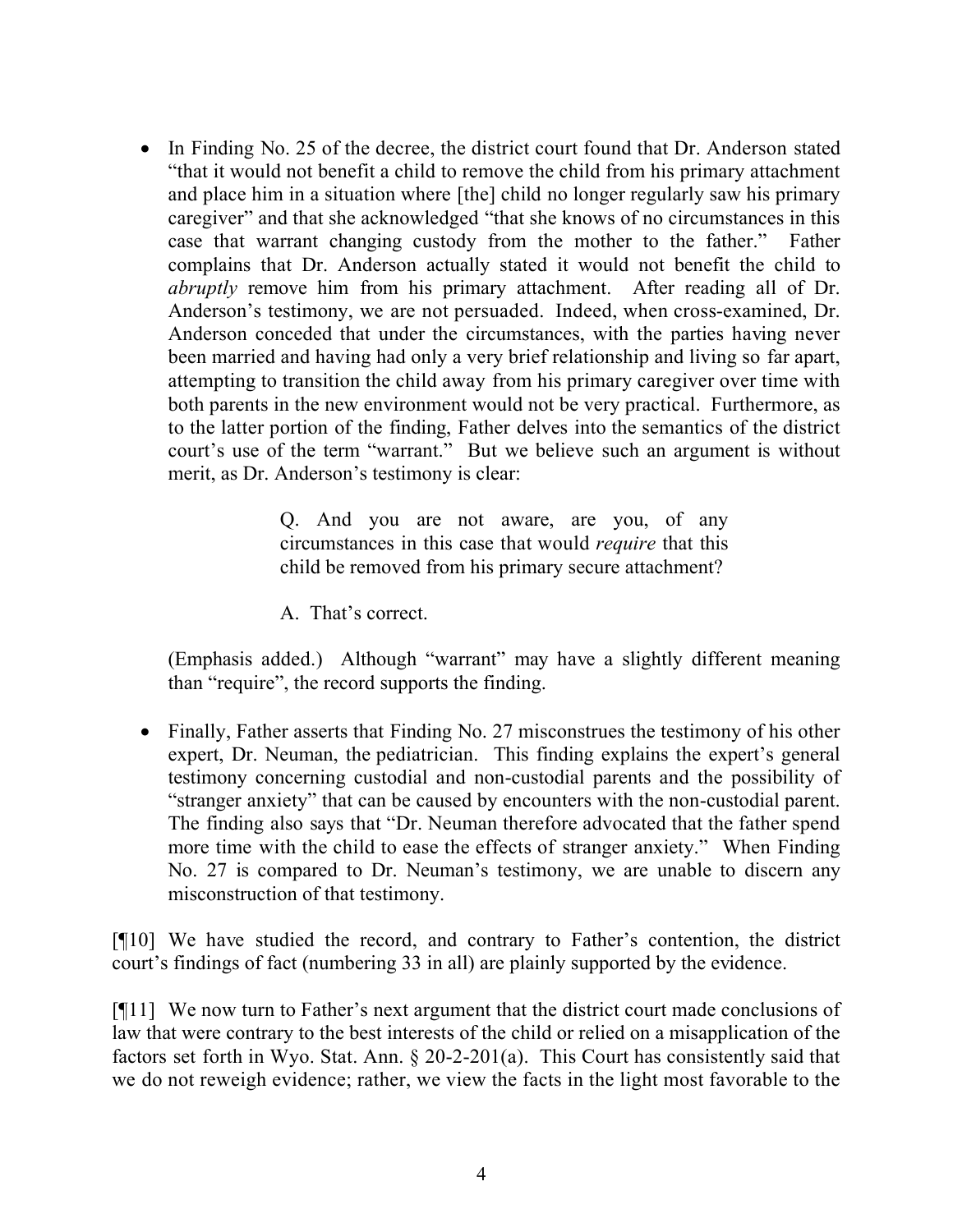prevailing party. *Stevens*, ¶ 26, 318 P.3d at 810. In child custody determinations, the district court must base its decision on the factors set forth by statute:

> (a) In granting a divorce, separation or annulment of a marriage or upon the establishment of paternity pursuant to W.S. 14-2-401 through 14-2-907, the court may make by decree or order any disposition of the children that appears most expedient and in the best interests of the children. In determining the best interests of the child, the court shall consider, but is not limited to, the following factors:

> (i) The quality of the relationship each child has with each parent;

> (ii) The ability of each parent to provide adequate care for each child throughout each period of responsibility, including arranging for each child's care by others as needed;

> (iii) The relative competency and fitness of each parent;

> (iv) Each parent's willingness to accept all responsibilities of parenting, including a willingness to accept care for each child at specified times and to relinquish care to the other parent at specified times;

> (v) How the parents and each child can best maintain and strengthen a relationship with each other;

> (vi) How the parents and each child interact and communicate with each other and how such interaction and communication may be improved;

> (vii) The ability and willingness of each parent to allow the other to provide care without intrusion, respect the other parent's rights and responsibilities, including the right to privacy;

> (viii) Geographic distance between the parents' residences;

> (ix) The current physical and mental ability of each parent to care for each child;

> (x) Any other factors the court deems necessary and relevant.

Wyo. Stat. Ann. § 20-2-201(a).

[¶12] No single factor is determinative. *Stevens*, ¶ 26, 318 P.3d at 811. "In fact, depending on the case, different factors will present a greater need for emphasis." *Id.* The one constant is that the resolution must be in the best interests of the child in that particular family. *Id.* We have explained: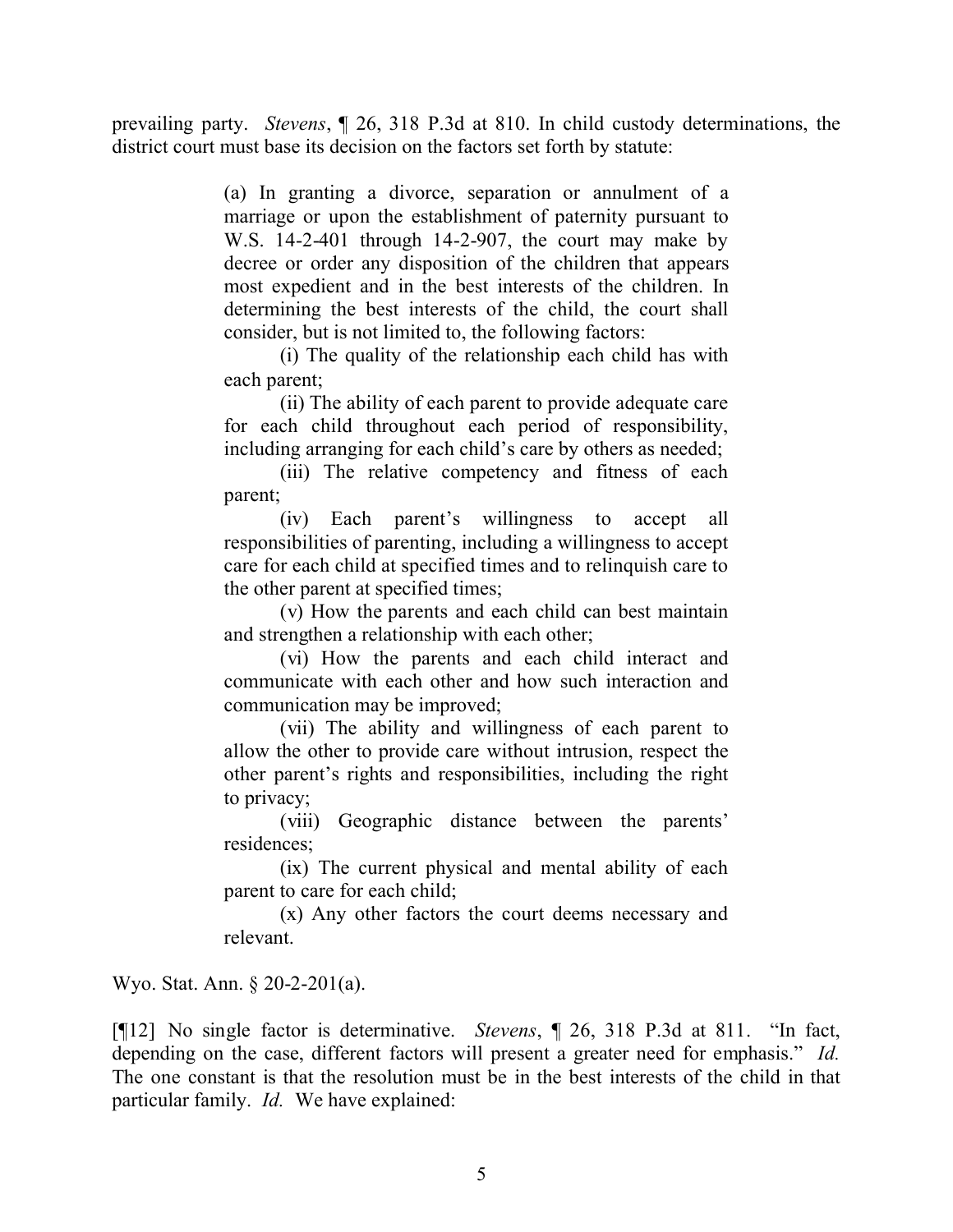To determine whether a district court has abused its discretion, we must rely on the district court's articulation of the factors which were considered and how those factors support its conclusions.

To play fair, a trial judge relying on discretionary power should place on record the circumstances and factors that were crucial to his determination. He should spell out his reasons as well as he can so that counsel and the reviewing court will know and be in a position to evaluate the soundness of his decision.

*Id.* (citation omitted).

[¶13] Our review of the 21-page decree, controlling law, and the record confirms that there was sufficient evidence to support the district court's conclusion that it was in the child's best interests to give Mother primary physical custody and allow Father to develop a healthy relationship with the child through a reasonable and realistic amount of visitation. The court examined each factor set forth above and the evidence relating to it in exhaustive detail.

[¶14] We do not find it necessary to quote or explain the findings at length here. It is sufficient to say that the district court took into account the complex reality of the situation. *See Rowan v. Rowan*, 786 P.2d 886, 890-91 (Wyo. 1990). Neither of the parents intends to move closer to the other. Father's desire to form a relationship with his son, which is supported by his family, is commendable, but his employment and avocation (as a musician in a band) interfere with his efforts. Mother has put her education on hold and attended to the child nearly continuously since he was born. She lives with her mother, who is able to assist in caring with the child. Neither Father nor Mother has behaved perfectly, thus aggravating their already strained relationship, but they have not made damaging or critical mistakes as young parents.

[¶15] The district court concluded that it was in the child's best interest for Mother to have primary custody, and to award Father liberal visitation to allow him to develop a relationship with his son, as his schedule and resources permitted. The decree more than adequately articulates the court's reasoning, and it establishes, in conjunction with the record, that it did not misapply material factors nor make conclusions contrary to the evidence. *See Bingham v. Bingham*, 2007 WY 145, ¶¶ 11-17, 167 P.3d 14, 18-19 (Wyo. 2007).

[¶16] Finally, Father's argument that the court displayed gender bias is without merit. The governing statute plainly states that "[i]n any proceeding in which the custody of a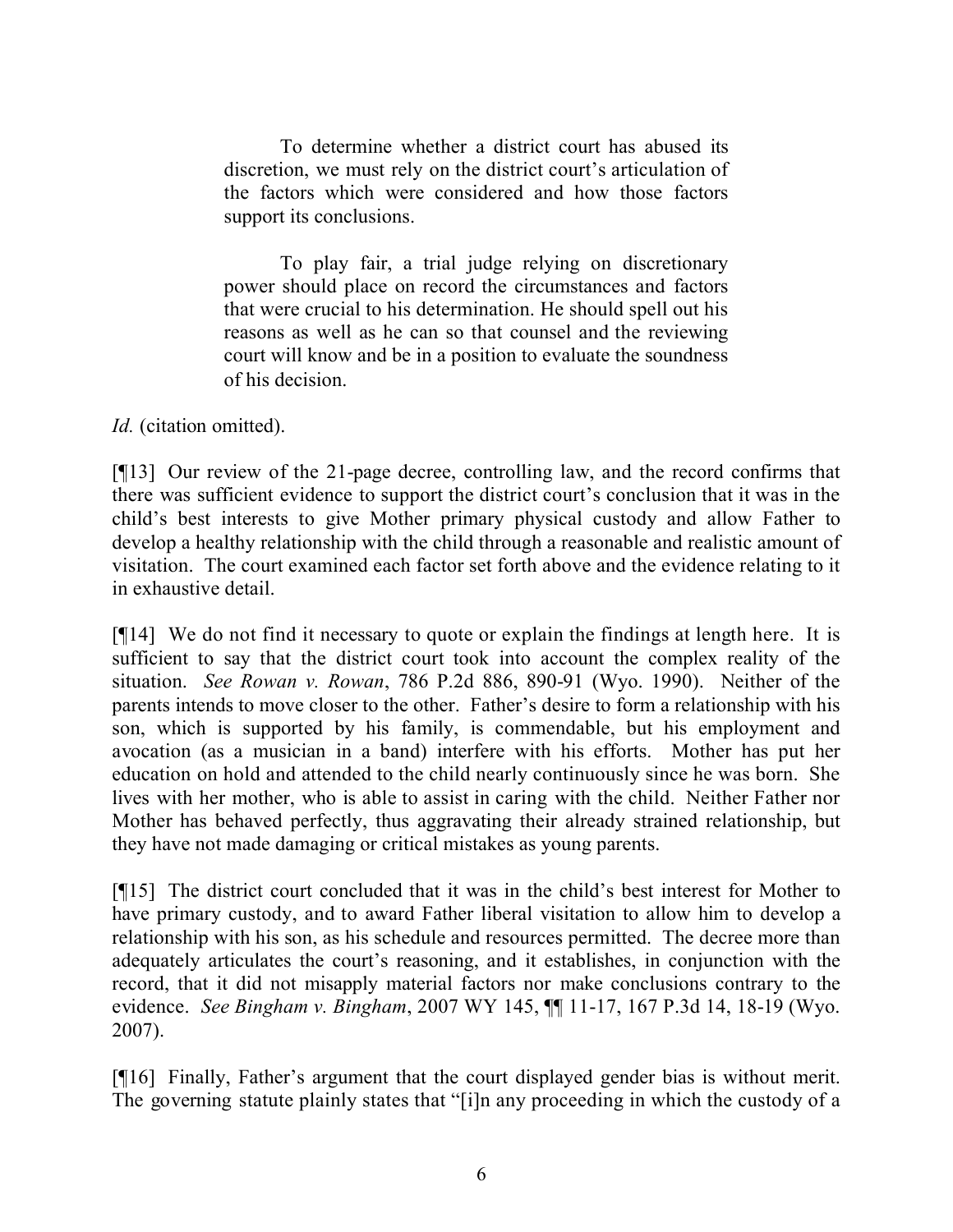child is at issue the court shall not prefer one (1) parent as a custodian *solely* because of gender." Wyo. Stat. Ann. § 20-2-201(b). This Court has previously confronted the issue and explained:

> Consideration of gender is not prohibited in a custody determination. The governing statute simply prohibits gender from being the "sole" basis of a custody award. Every case requires careful weighing of relevant factors, looking to the unique and individual family relationships, in order to reach a resolution that is in the best interests of the children. To determine whether a district court has abused its discretion, we must rely upon the district court's articulation of the factors that were considered and how those factors support its conclusions. We have held that a gender based, maternal preference in custody awards is a mistake of law, requiring reversal.

*Donnelly v. Donnelly*, 2004 WY 72, ¶ 19, 92 P.3d 298, 306 (Wyo. 2004) (citations omitted).

[¶17] The decision was not based solely on gender. The district court adhered to its statement in the decree that "[i]n deciding to award physical custody to the mother, the court has not preferred the mother solely because of gender." It properly based its decision upon objective criteria and related evidence without gender bias.

[¶18] In sum, we have carefully reviewed the district court's decree and the evidence in its entirety, and when we view that evidence in a light most favorable to Mother, we can only conclude that the district court's custody determination was not an abuse of discretion. The findings of fact set forth in the decree are sufficiently supported by the evidence, and the district court did not consider impermissible factors or fail to consider the statutory factors.

# *Visitation Plan*

[¶19] Father also contends that the district court's visitation plan is not sufficiently definite to promote understanding and compliance as required by  $\S 20-2-202(a)(i)$ . We agree.

[¶20] Section 20-2-202 provides in relevant part that "the court shall . . . [o]rder visitation in enough detail to promote understanding and compliance." Wyo. Stat. Ann. §  $20-2-202(a)(i)$ . In the instant case, however, the judge set forth an indistinct visitation order, which states: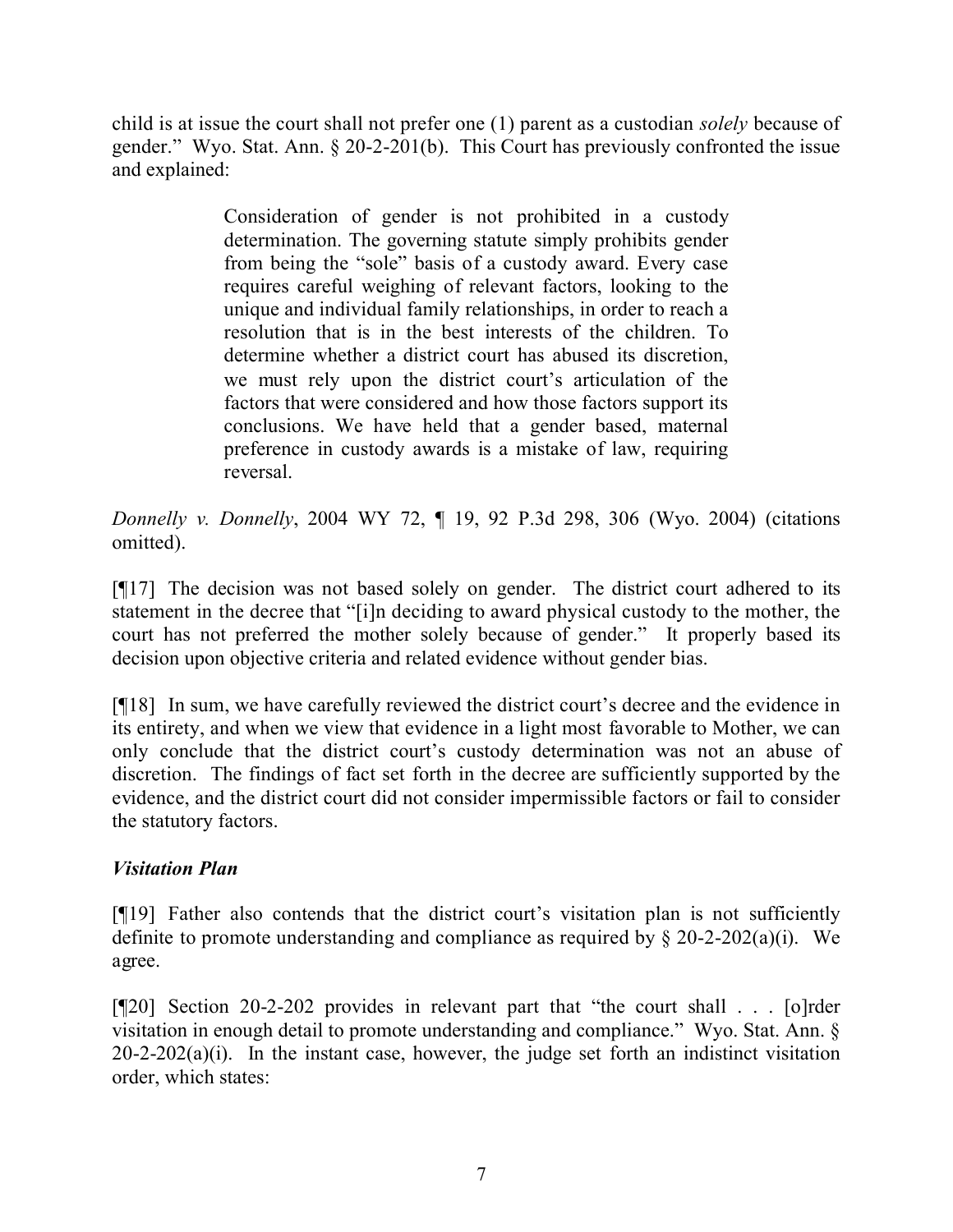Visitation shall occur no less frequently than monthly, over a weekend or extended weekend. Visitation shall occur each day for an 8-hour period. There shall be no overnight visitation until the child is 18 months old. Visitation shall be flexible  $-$  if the father can visit more frequently than monthly. then he should be allowed to do so.

[¶21] Mother does not address this issue in her brief, perhaps because her counsel rightfully concluded that the insufficiently detailed visitation order could not be successfully defended. A decree in which custody and visitation are disputed must provide more detail so that the parents each understand their obligations, and so the decree may be enforced by contempt sanctions should that regrettably become necessary. *See Shindell v. Shindell*, 2014 WY 51, ¶¶ 8-10, 322 P.3d 1270, 1273-74 (Wyo. 2014). This is especially necessary given the parties' acrimonious relationship and the distance between them. We will therefore remand for entry of more specific visitation provisions. *See Roemmich v. Roemmich*, 2010 WY 115, ¶¶ 36-38, 238 P.3d 89, 98 (Wyo. 2010); *see also FML v. TW*, 2007 WY 73, ¶ 11, 157 P.3d 455, 460 (Wyo. 2007). The following ought to be incorporated by the district court in its revised visitation schedule:

- It should specify which weekends and holidays Father is to be allowed visitation.
- The child is now more than 18 months old, having been born in 2013. Accordingly, the schedule must provide more detail concerning overnight visits, and in particular address visitation conditions and issues relating to transferring the child between the parents.
- The schedule should provide specific dates and times for Father to communicate remotely with the child *via* Skype, FaceTime or similar means when he is in Washington and the child is in Jackson with Mother.
- It should gradually provide more visitation as the child gets older, and provide a meaningful schedule until he reaches his majority. The schedule should include visitation at Father's home when appropriate, and allocate transportation costs and, if necessary, specify details of travel. It should address summer visitation for a period appropriate to the child's age.

[¶22] We do not underestimate the difficulty of this task. Nowhere in the law would the ability to tell the future be of more value to judges, but alas, no one can. Regardless of how well the court anticipates the future of these young parents and their very young child, the decree may have to be modified in the future because our paths in life are rarely straight and absolutely defined. *See Jensen v. Milatzo-Jensen*, 2013 WY 27, ¶¶ 5-13, 297 P.3d 768, 772-73 (Wyo. 2013). But the district court must do its best to provide a detailed plan; otherwise, the parents will repeatedly return for further proceedings as the